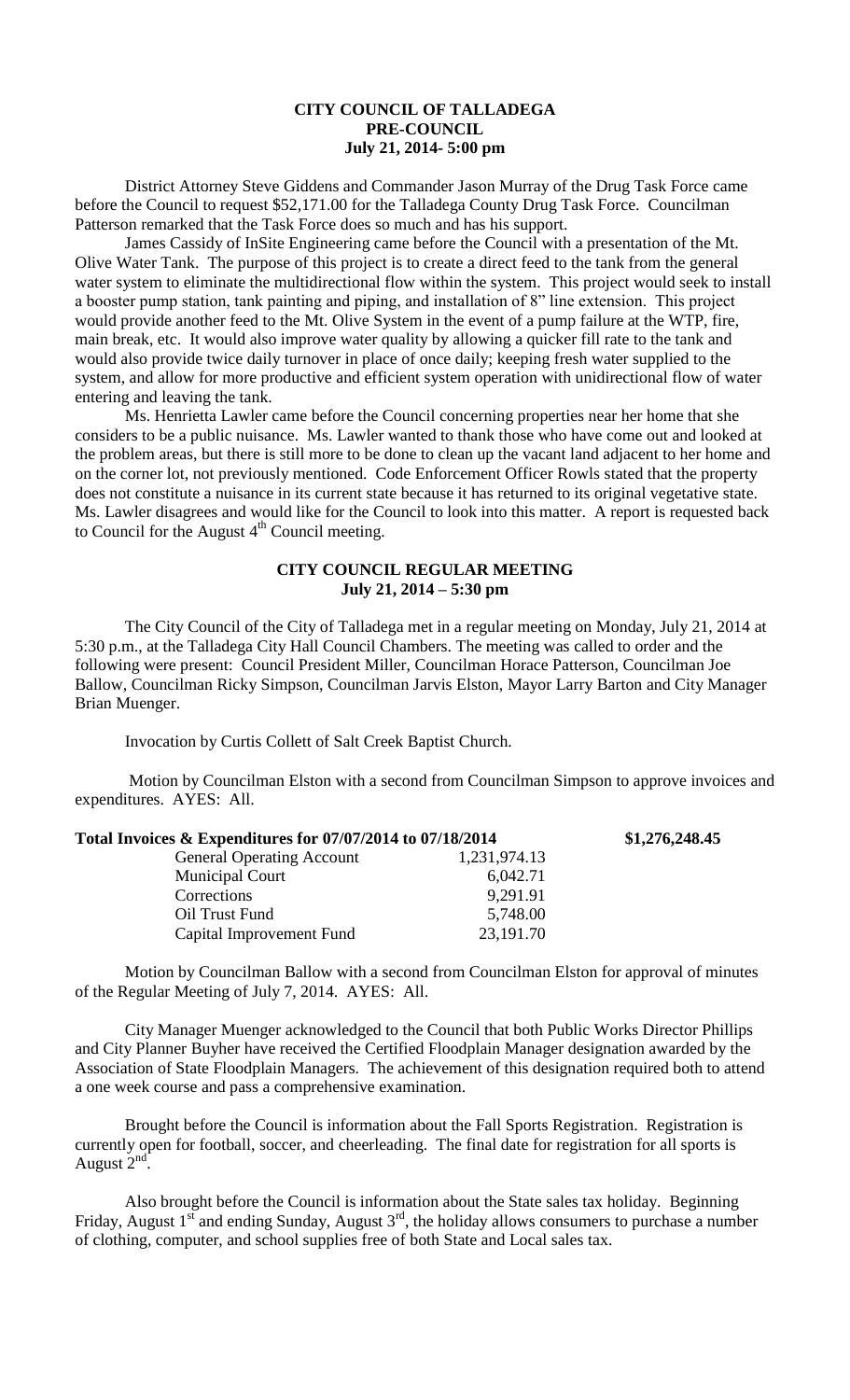City Manager Muenger deferred to Public Works Director Phillips concerning the Grove Street lighting request. There are already four existing lights on this street and does not recommend the addition of further lighting. However it is noted that the limbs in proximity of the existing light should be trimmed as a maintenance issue, either by Alabama Power or the Community Appearance Department.

Motion by Councilman Ballow with a second by Councilman Elston to approve the alcohol license application for RK Allen Oil Company at 716 Cherry Street for 070-Retail Table Wine (Off Premises only). Roll Call. AYES: Councilman Elston, Councilman Ballow, Council President Miller, Councilman Patterson ABSTAIN: Councilman Simpson

Motion by Councilman Ballow with a second by Councilman Elston to approve the alcohol license application for A and D Mart at 609 Fort Lashley Avenue for 050- Retail Beer (Off Premises only) and 070- Retail Table Wine (Off Premises only). Roll Call. AYES: Councilman Elston, Councilman Ballow, Council President Miller, Councilman Patterson and Councilman Simpson

**Ordinance #1773** amending Ordinance No.1661 and 1682 - Fats, Oils and Grease (FOG) in the City Sewer System

Motion by Councilman Ballow with a second by Councilman Patterson for immediate consideration of Ordinance #1773. Roll Call. AYES: All.

Motion by Councilman Elston with a second by Councilman Ballow for reading of the heading only for Ordinance #1773. Roll Call. AYES: All.

#### **AN ORDINANCE TO REGULATE THE DISPOSAL OF FATS, OIL, AND GREASE BY FOOD SERVICE FACILITIES INTO THE SANITARY SEWER SYSTEM OF THE CITY OF TALLADEGA AND TO AMEND ORDINANCE NUMBER 1661 AND ORDINANCE NUMBER 1682.**

Motion by Councilman Ballow with a second by Councilman Simpson for the adoption of Ordinance #1773. Roll Call. AYES: Councilman Elston, Councilman Ballow, Councilman Patterson, and Councilman Simpson. ABSTAIN: Council President Miller

**Ordinance #1774** amending Ordinance No. 1749 - Unsafe Building Ordinance

Motion by Councilman Elston with a second by Councilman Ballow for immediate consideration of Ordinance #1774. Roll Call. AYES: All.

Motion by Councilman Elston with a second by Councilman Simpson for reading of the heading only the Ordinance #1774. Roll Call. AYES: All.

### **AN ORDINANCE TO AMEND SECTION 5 OF ORDINANCE NUMBER 1749 TO PROVIDE FOR THE REPAIR TO A BUILDING WHERE THE CONDITION OF THE BUILDING CONSTITUTES AN IMMEDIATE AND PRESENT DANGER OF RISK OF INJURY TO THE PUBLIC; AND FOR THE ASSESSMENT OF THE COST OF REPAIR THEREOF AS A MUNICIPAL LIEN OR ASSESSMENT AGAINST THE PREMISES UPON WHICH THE BUILDING IS LOCATED, AND TO PROVIDE FOR THE RECOVERY OF SUCH COSTS AS PROVIDED BY LAW.**

Motion by Councilman Elston with a second by Councilman Patterson for the adoption of Ordinance #1774. Roll Call. AYES: All.

Motion by Councilman Elston with a second by Councilman Ballow to approve the invoices and expenditures for the Water Department. AYES: All.

| Water Department Expenditures for 7/10/14 to 7/17/14 |            | \$453,967.83 |
|------------------------------------------------------|------------|--------------|
| Operations & Maintenance                             | 132,298.13 |              |
| Revenue                                              | 166,575.62 |              |
| Construction & Improvement                           | 155,094.08 |              |

**Resolution #3180** approving a contract with Insite Engineering for design and inspection services for the Mt. Olive Water Tank secondary feed for a total cost of \$59,250.00.